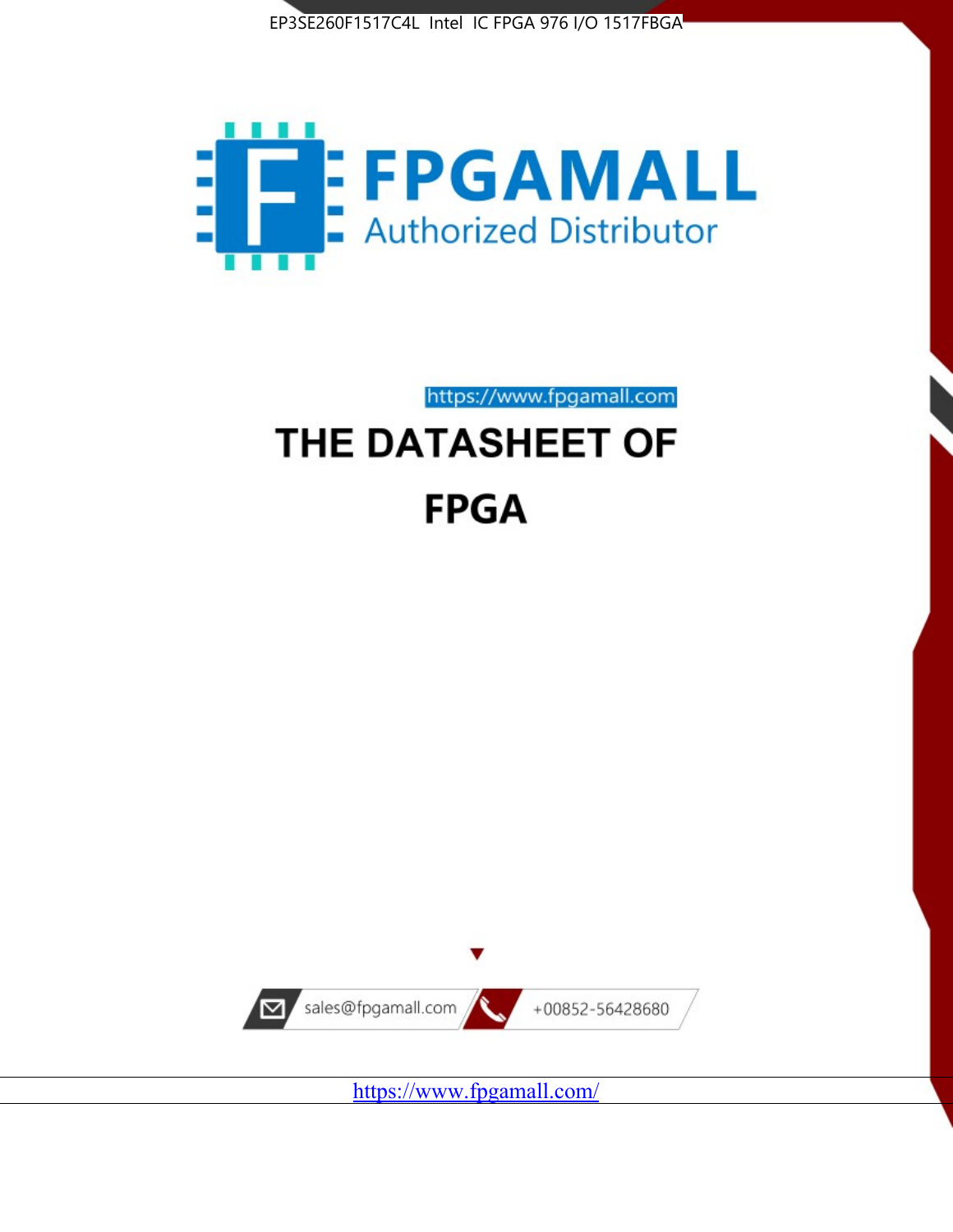EP3SE260F1517C4L Intel IC FPGA 976 I/O 1517FBGA



# **1. Stratix III Device Family Overview**

**SIII51001-1.8**

The Stratix® III family provides one of the most architecturally advanced, high-performance, low-power FPGAs in the marketplace.

Stratix III FPGAs lower power consumption through Altera's innovative Programmable Power Technology, which provides the ability to turn on the performance where needed and turn down the power consumption for blocks not in use. Selectable Core Voltage and the latest in silicon process optimizations are also employed to deliver the industry's lowest power, high-performance FPGAs.

Specifically designed for ease of use and rapid system integration, the Stratix III FPGA family offers two variants optimized to meet different application needs:

- The Stratix III *L* family provides balanced logic, memory, and multiplier ratios for mainstream applications.
- The Stratix III *E* family is memory- and multiplier-rich for data-centric applications.

Modular I/O banks with a common bank structure for vertical migration lend efficiency and flexibility to the high-speed I/O. Package and die enhancements with dynamic on-chip termination, output delay, and current strength control provide best-in-class signal integrity.

Based on a 1.1-V, 65-nm all-layer copper SRAM process, the Stratix III family is a programmable alternative to custom ASICs and programmable processors for high-performance logic, digital signal processing (DSP), and embedded designs.

Stratix III devices include optional configuration bit stream security through volatile or non-volatile 256-bit Advanced Encryption Standard (AES) encryption. Where ultra-high reliability is required, Stratix III devices include automatic error detection circuitry to detect data corruption by soft errors in the configuration random-access memory (CRAM) and user memory cells.

# **Features Summary**

Stratix III devices offer the following features:

- 48,000 to 338,000 equivalent logic elements (LEs) (refer to Table 1–1)
- 2,430 to 20,497 Kbits of enhanced TriMatrix memory consisting of three RAM block sizes to implement true dual-port memory and FIFO buffers
- High-speed DSP blocks provide dedicated implementation of 9×9, 12×12, 18×18, and 36×36 multipliers (at up to 550 MHz), multiply-accumulate functions, and finite impulse response (FIR) filters
- I/O:GND:PWR ratio of 8:1:1 along with on-die and on-package decoupling for robust signal integrity
- Programmable Power Technology, which minimizes power while maximizing device performance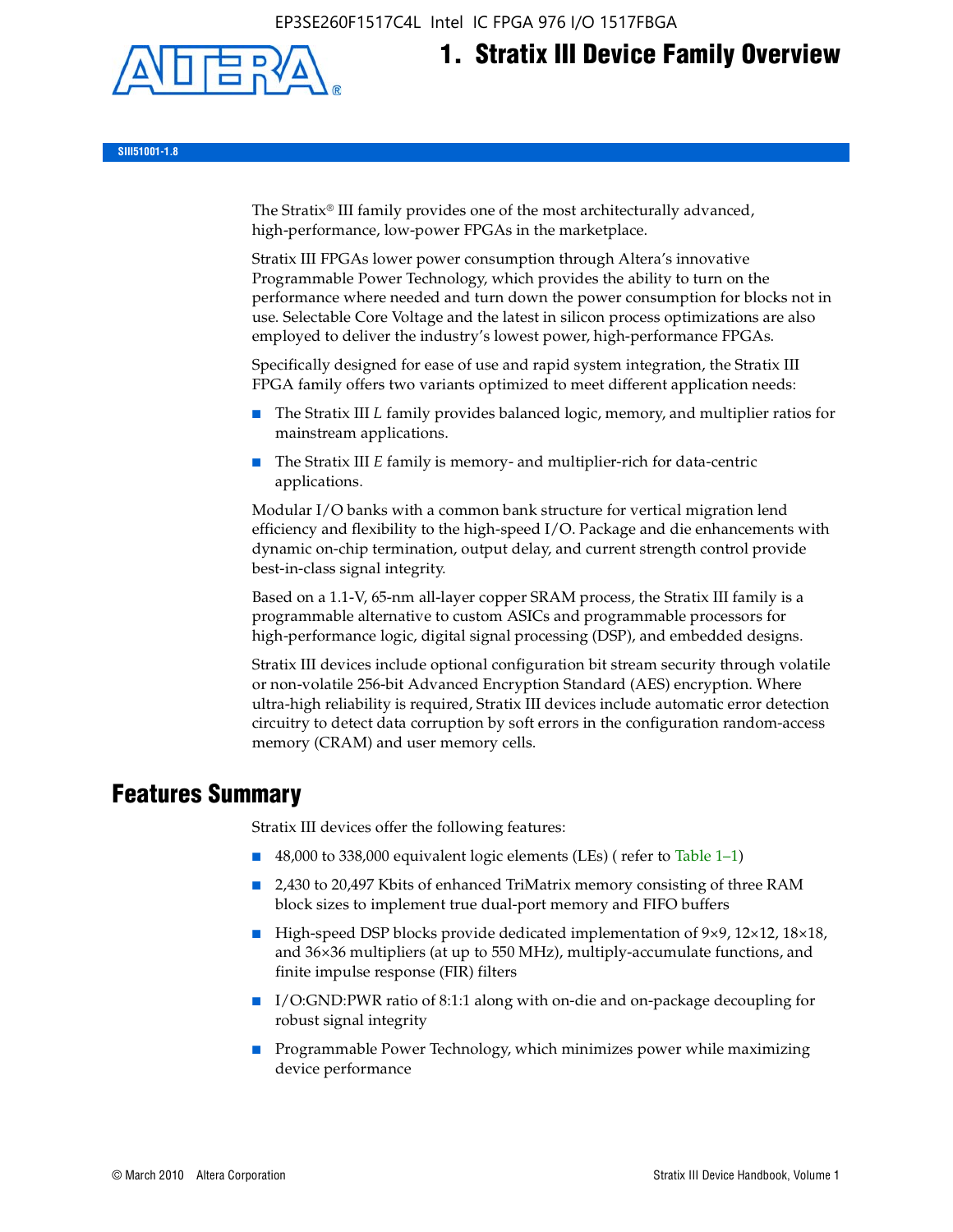- Selectable Core Voltage, available in low-voltage devices (L ordering code suffix), enables selection of lowest power or highest performance operation
- Up to 16 global clocks, 88 regional clocks, and 116 peripheral clocks per device
- Up to 12 phase-locked loops (PLLs) per device that support PLL reconfiguration, clock switchover, programmable bandwidth, clock synthesis, and dynamic phase shifting
- Memory interface support with dedicated DQS logic on all I/O banks
- Support for high-speed external memory interfaces including DDR, DDR2, DDR3 SDRAM, RLDRAM II, QDR II, and QDR II+ SRAM on up to 24 modular I/O banks
- Up to 1,104 user I/O pins arranged in 24 modular I/O banks that support a wide range of industry I/O standards
- Dynamic On-Chip Termination (OCT) with auto calibration support on all  $I/O$ banks
- High-speed differential I/O support with serializer/deserializer (SERDES) and dynamic phase alignment (DPA) circuitry for 1.6 Gbps performance
- Support for high-speed networking and communications bus standards including SPI-4.2, SFI-4, SGMII, Utopia IV, 10 Gigabit Ethernet XSBI, Rapid I/O, and NPSI
- The only high-density, high-performance FPGA with support for 256-bit AES volatile and non-volatile security key to protect designs
- Robust on-chip hot socketing and power sequencing support
- Integrated cyclical redundancy check (CRC) for configuration memory error detection with critical error determination for high availability systems support
- Built-in error correction coding (ECC) circuitry to detect and correct data errors in M144K TriMatrix memory blocks
- Nios<sup>®</sup> II embedded processor support
- Support for multiple intellectual property megafunctions from Altera® MegaCore® functions and Altera Megafunction Partners Program (AMPPSM)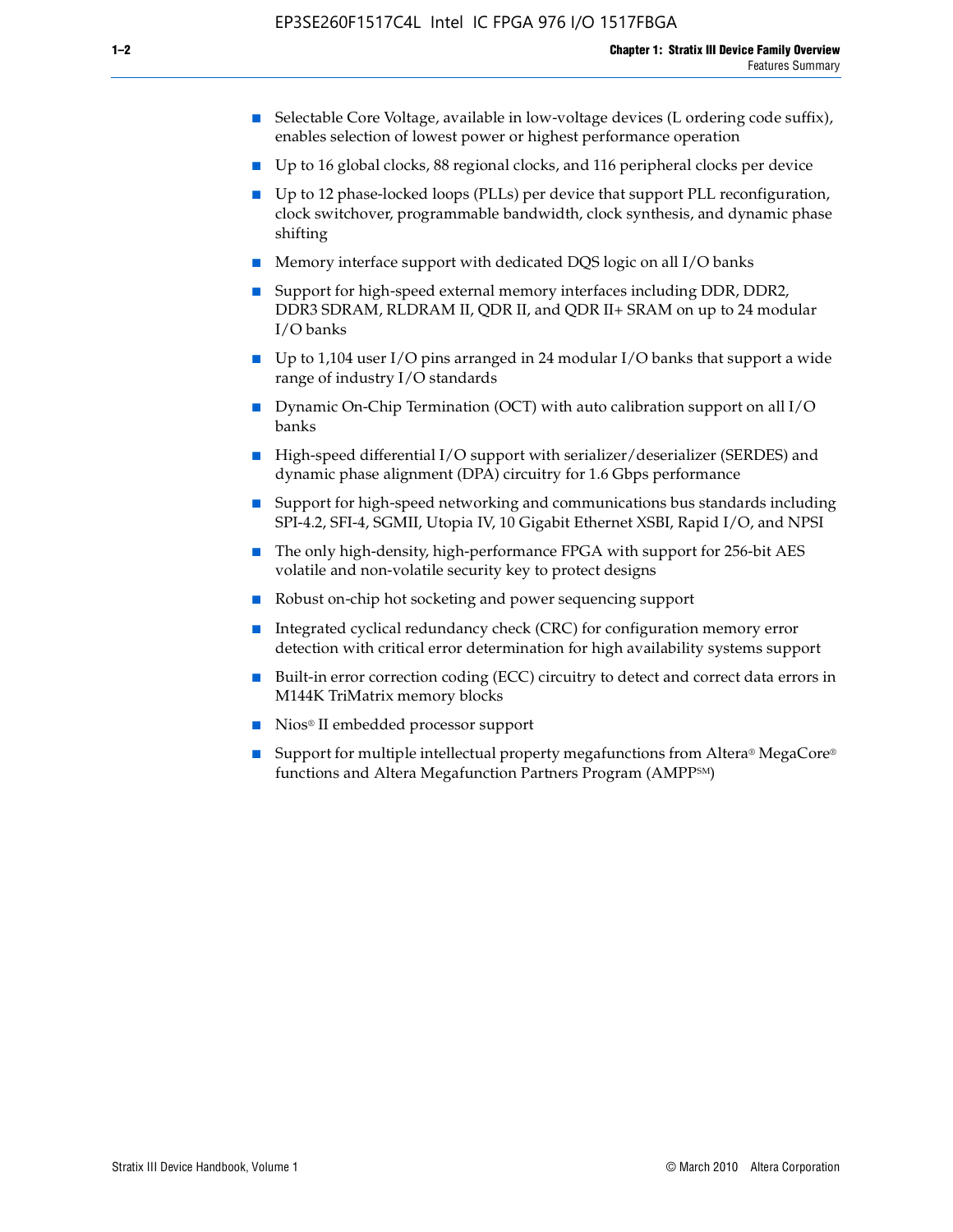#### Table 1–1 lists the Stratix III FPGA family features.

|                                | Device/<br><b>Feature</b> | <b>ALMs</b> | <b>LEs</b> | <b>M9K</b><br><b>Blocks</b> | M144K<br><b>Blocks</b> | <b>MLAB</b><br><b>Blocks</b> | <b>Total</b><br><b>Embedded</b><br><b>RAM Kbits</b> | <b>MLAB</b><br><b>RAM</b><br><b>Kbits</b><br>(1) | <b>Total</b><br><b>RAM</b><br>Kbits $(2)$ | $18\times18$ -bit<br><b>Multipliers</b><br>(FIR Mode) | <b>PLLs</b><br>(3) |
|--------------------------------|---------------------------|-------------|------------|-----------------------------|------------------------|------------------------------|-----------------------------------------------------|--------------------------------------------------|-------------------------------------------|-------------------------------------------------------|--------------------|
|                                | EP3SL50                   | 19K         | 47.5K      | 108                         | 6                      | 950                          | 1,836                                               | 297                                              | 2,133                                     | 216                                                   | 4                  |
|                                | EP3SL70                   | 27K         | 67.5K      | 150                         | 6                      | 1,350                        | 2,214                                               | 422                                              | 2,636                                     | 288                                                   | 4                  |
| <b>Stratix III</b>             | EP3SL110                  | 43K         | 107.5K     | 275                         | 12                     | 2,150                        | 4,203                                               | 672                                              | 4,875                                     | 288                                                   | 8                  |
| Logic<br>Family                | EP3SL150                  | 57K         | 142.5K     | 355                         | 16                     | 2,850                        | 5,499                                               | 891                                              | 6,390                                     | 384                                                   | 8                  |
|                                | EP3SL200                  | 80K         | 200K       | 468                         | 36                     | 4,000                        | 9,396                                               | 1,250                                            | 10,646                                    | 576                                                   | 12                 |
|                                | EP3SL340                  | 135K        | 337.5K     | 1,040                       | 48                     | 6,750                        | 16,272                                              | 2,109                                            | 18,381                                    | 576                                                   | 12                 |
|                                | EP3SE50                   | 19K         | 47.5K      | 400                         | 12                     | 950                          | 5,328                                               | 297                                              | 5,625                                     | 384                                                   | 4                  |
| <b>Stratix III</b><br>Enhanced | EP3SE80                   | 32K         | 80K        | 495                         | 12                     | 1,600                        | 6,183                                               | 500                                              | 6,683                                     | 672                                                   | 8                  |
| Family                         | EP3SE110                  | 43K         | 107.5K     | 639                         | 16                     | 2,150                        | 8.055                                               | 672                                              | 8,727                                     | 896                                                   | 8                  |
|                                | EP3SE260                  | 102K        | 255K       | 864                         | 48                     | 5,100                        | 14,688                                              | 1,594                                            | 16,282                                    | 768                                                   | 12                 |

**Table 1–1.** FPGA Family Features for Stratix III Devices

**Notes to Table 1–1:**

(1) MLAB ROM mode supports twice the number of MLAB RAM Kbits.

(2) For total ROM Kbits, use this equation to calculate: Total ROM Kbits = Total Embedded RAM Kbits +  $[(# of MLAB blocks × 640)/1024]$ 

(3) The availability of the PLLs shown in this column is based on the device with the largest package. Refer to the *[Clock Networks and PLLs in Stratix](http://www.altera.com/literature/hb/stx3/stx3_siii51006.pdf)  [III Devices](http://www.altera.com/literature/hb/stx3/stx3_siii51006.pdf)* chapter in volume 1 of the *Stratix III Device Handbook* for the availability of the PLLs for each device.

> The Stratix III logic family (*L*) offers balanced logic, memory, and multipliers to address a wide range of applications, while the enhanced family (*E*) offers more memory and multipliers per logic and is ideal for wireless, medical imaging, and military applications.

Stratix III devices are available in space-saving FineLine BGA (FBGA) packages (refer to Table 1–2 and Table 1–3).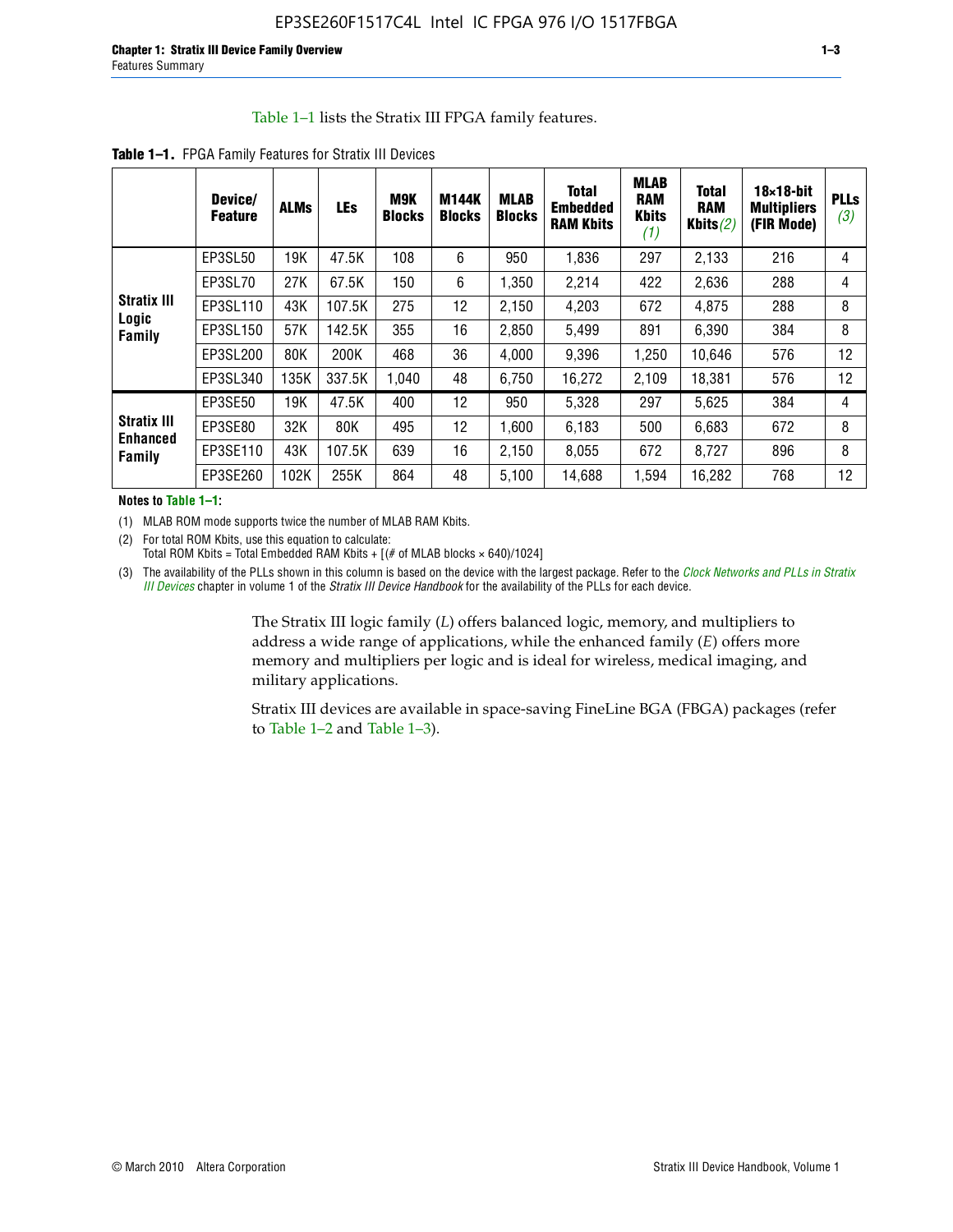Table 1–2 lists the Stratix III FPGA package options and I/O pin counts.

| <b>Device</b> | 484-Pin<br><b>FineLine</b><br>BGA(2) | <b>780-Pin</b><br><b>FineLine</b><br>BGA(2) | 1152-Pin<br><b>FineLine</b><br>BGA(2) | <b>1517-Pin</b><br><b>FineLine BGA</b><br>(3) | <b>1760-Pin</b><br><b>FineLine BGA</b><br>(3) |
|---------------|--------------------------------------|---------------------------------------------|---------------------------------------|-----------------------------------------------|-----------------------------------------------|
| EP3SL50       | 296                                  | 488                                         |                                       |                                               |                                               |
| EP3SL70       | 296                                  | 488                                         |                                       |                                               |                                               |
| EP3SL110      |                                      | 488                                         | 744                                   |                                               |                                               |
| EP3SL150      |                                      | 488                                         | 744                                   |                                               |                                               |
| EP3SL200      |                                      | 488 $(5)$                                   | 744                                   | 976                                           |                                               |
| EP3SL340      |                                      |                                             | 744 $(4)$                             | 976                                           | 1,120                                         |
| EP3SE50       | 296                                  | 488                                         |                                       |                                               |                                               |
| EP3SE80       |                                      | 488                                         | 744                                   |                                               |                                               |
| EP3SE110      |                                      | 488                                         | 744                                   |                                               |                                               |
| EP3SE260      |                                      | '488(5)                                     | 744                                   | 976                                           |                                               |

**Table 1–2.** Package Options and I/O Pin Counts *(Note 1)*

**Notes to Table 1–2:**

(1) The arrows indicate vertical migration.

- (2) All I/O pin counts include eight dedicated clock inputs (CLK1p, CLK1n, CLK3p, CLK3n, CLK8p, CLK8n, CLK10p, and CLK10n) that can be used for data inputs.
- (3) All I/O pin counts include eight dedicated clock inputs (CLK1p, CLK1n, CLK3p, CLK3n, CLK8p, CLK8n, CLK10p, and CLK10n) and eight dedicated corner PLL clock inputs (PLL\_L1\_CLKp, PLL\_L1\_CLKn, PLL\_L4\_CLKp, PLL\_L4\_CLKn, PLL\_R4\_CLKp, PLL\_R4\_CLKn, PLL\_R1\_CLKp, and PLL\_R1\_CLKn) that can be used for data inputs.
- (4) The EP3SL340 FPGA is offered only in the H1152 package, but not offered in the F1152 package.
- (5) The EP3SE260 and EP3SL200 FPGAs are offered only in the H780 package, but not offered in the F780 package.

All Stratix III devices support vertical migration within the same package (for example, you can migrate between the EP3SL50 and EP3SL70 devices in the 780-pin FineLine BGA package). Vertical migration allows you to migrate to devices whose dedicated pins, configuration pins, and power pins are the same for a given package across device densities.

To ensure that a board layout supports migratable densities within one package offering, enable the applicable vertical migration path within the Quartus® II software. On the Assignments menu, point to **Device** and click **Migration Devices**. You can migrate from the *L* family to the *E* family without increasing the number of LEs available. This minimizes the cost of vertical migration.

Table 1–3 lists the Stratix III FineLine BGA (FBGA) package sizes.

| <b>Table 1-3.</b> FineLine BGA Package Sizes |
|----------------------------------------------|
|----------------------------------------------|

| <b>Dimension</b>     | 484 Pin | 780 Pin | <b>1152 Pin</b> | <b>1517 Pin</b> | <b>1760 Pin</b> |
|----------------------|---------|---------|-----------------|-----------------|-----------------|
| Pitch (mm)           | 1.00    | 00. ا   | 1.00            | 1.00            | 1.00            |
| Area $(mm2)$         | 529     | 841     | 1.225           | 1.600           | 1.849           |
| Length/Width (mm/mm) | 23/23   | 29/29   | 35/35           | 40/40           | 43/43           |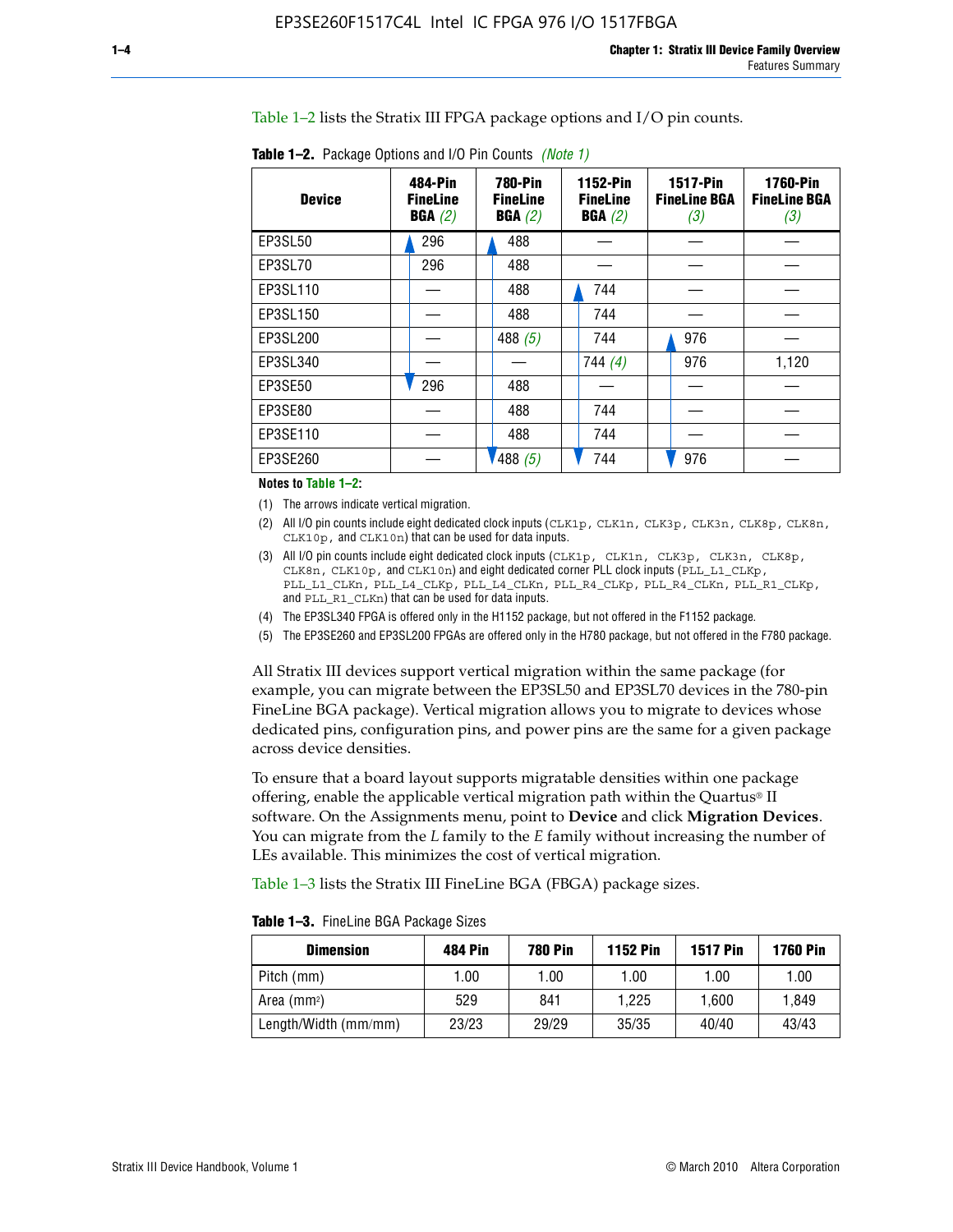Table 1–4 lists the Stratix III Hybrid FineLine BGA (HBGA) package sizes.

**Table 1–4.** Hybrid FineLine BGA Package Sizes

| <b>Dimension</b>     | <b>780 Pin</b> | <b>1152 Pin</b> |
|----------------------|----------------|-----------------|
| Pitch (mm)           | 1.00           | 1.00            |
| Area $(mm^2)$        | 1.089          | 1.600           |
| Length/Width (mm/mm) | 33/33          | 40/40           |

Stratix III devices are available in up to three speed grades: –2, –3, and –4, with –2 being the fastest. Stratix III devices are offered in both commercial and industrial temperature range ratings with leaded and lead-free packages. Selectable Core Voltage is available in specially marked low-voltage devices (*L* ordering code suffix).

Table 1–5 lists the Stratix III device speed grades.

Table 1-5. Speed Grades for Stratix III Devices (Part 1 of 2)

| <b>Device</b> | <b>Temperature</b><br>Grade | 484 - Pin<br><b>FineLine</b><br><b>BGA</b> | <b>780-Pin</b><br><b>FineLine</b><br><b>BGA</b> | <b>780-Pin</b><br><b>Hybrid</b><br><b>FineLine</b><br><b>BGA</b> | 1152-Pin<br><b>FineLine</b><br><b>BGA</b> | 1152-Pin<br><b>Hybrid</b><br><b>FineLine</b><br><b>BGA</b> | 1517-Pin<br><b>FineLine</b><br><b>BGA</b> | <b>1760-Pin</b><br><b>FineLine</b><br><b>BGA</b> |
|---------------|-----------------------------|--------------------------------------------|-------------------------------------------------|------------------------------------------------------------------|-------------------------------------------|------------------------------------------------------------|-------------------------------------------|--------------------------------------------------|
| EP3SL50       | Commercial                  | $-2, -3, -4,$<br>$-4L$                     | $-2, -3, -4,$<br>$-4L$                          |                                                                  |                                           |                                                            |                                           |                                                  |
|               | Industrial                  | $-3, -4, -4L$                              | $-3, -4, -4L$                                   | $\overline{\phantom{0}}$                                         | $\equiv$                                  | $\overline{\phantom{0}}$                                   |                                           | $\overline{\phantom{0}}$                         |
| EP3SL70       | Commercial                  | $-2, -3, -4,$<br>$-4L$                     | $-2, -3, -4,$<br>$-41$                          |                                                                  |                                           |                                                            |                                           |                                                  |
|               | Industrial                  | $-3, -4, -4L$                              | $-3, -4, -4L$                                   | $\overbrace{\phantom{1232211}}$                                  |                                           | $\overline{\phantom{0}}$                                   | $\overline{\phantom{0}}$                  | $\overline{\phantom{0}}$                         |
| EP3SL110      | Commercial                  |                                            | $-2, -3, -4,$<br>$-4L$                          |                                                                  | $-2, -3, -4,$<br>$-4L$                    |                                                            |                                           |                                                  |
|               | Industrial                  | $\equiv$                                   | $-3, -4, -4L$                                   | $\frac{1}{1}$                                                    | $-3, -4, -4L$                             | $\frac{1}{2}$                                              |                                           | $\overline{\phantom{0}}$                         |
| EP3SL150      | Commercial                  |                                            | $-2, -3, -4,$<br>$-41$                          |                                                                  | $-2, -3, -4,$<br>$-41$                    |                                                            |                                           |                                                  |
|               | Industrial                  | $\overline{\phantom{m}}$                   | $-3, -4, -4L$                                   | $\equiv$                                                         | $-3, -4, -4L$                             | $\overline{\phantom{m}}$                                   | $\overline{\phantom{0}}$                  | $\overbrace{\phantom{12322111}}$                 |
| EP3SL200      | Commercial                  |                                            |                                                 | $-2, -3, -4,$<br>$-4L$                                           | $-2, -3, -4,$<br>$-4L$                    |                                                            | $-2,-3,-4,$<br>$-4L$                      |                                                  |
|               | Industrial (1)              | $\equiv$                                   | $\equiv$                                        | $-3, -4, -4L$                                                    | $-3, -4, -4L$                             | $\equiv$                                                   | $-3, -4, -4L$                             | $\equiv$                                         |
| EP3SL340      | Commercial                  |                                            | $\equiv$                                        |                                                                  | $\overline{\phantom{m}}$                  |                                                            | $-2, -3, -4$ $-2, -3, -4$                 | $-2, -3, -4$                                     |
|               | Industrial (1)              |                                            | $\equiv$                                        | $\qquad \qquad -$                                                | $\overline{\phantom{0}}$                  |                                                            | $-3, -4, -4$ $-3, -4, -4$                 | $-3, -4, -4L$                                    |
| EP3SE50       | Commercial                  | $-2, -3, -4,$<br>$-4L$                     | $-2, -3, -4,$<br>$-4L$                          |                                                                  |                                           |                                                            |                                           |                                                  |
|               | Industrial                  | $-3, -4, -4L$                              | $-3, -4, -4L$                                   |                                                                  | $\overline{\phantom{0}}$                  |                                                            | $\overline{\phantom{0}}$                  | $\overline{\phantom{0}}$                         |
| EP3SE80       | Commercial                  |                                            | $-2, -3, -4,$<br>$-41$                          |                                                                  | $-2, -3, -4,$<br>$-4L$                    |                                                            |                                           |                                                  |
|               | Industrial                  | $\overline{\phantom{m}}$                   | $-3, -4, -4L$                                   |                                                                  | $-3, -4, -4L$                             |                                                            | $\equiv$                                  |                                                  |
| EP3SE110      | Commercial                  |                                            | $-2, -3, -4,$<br>$-4L$                          |                                                                  | $-2, -3, -4,$<br>$-4L$                    |                                                            |                                           |                                                  |
|               | Industrial                  |                                            | $-3, -4, -4L$                                   | $\equiv$                                                         | $-3, -4, -4L$                             |                                                            |                                           |                                                  |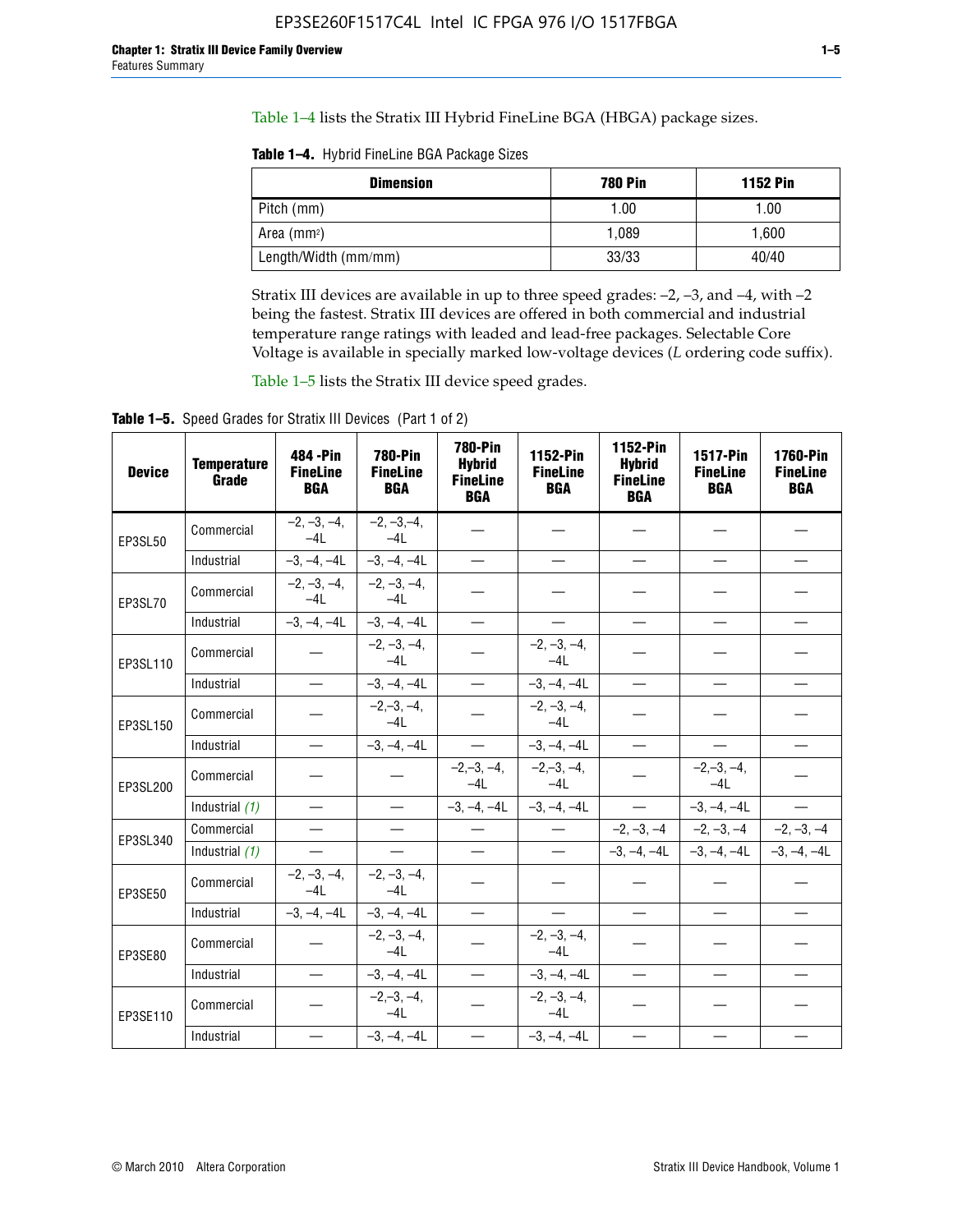| <b>Device</b> | Temperature<br>Grade | 484 - Pin<br><b>FineLine</b><br><b>BGA</b> | <b>780-Pin</b><br><b>FineLine</b><br>BGA | 780-Pin<br><b>Hybrid</b><br><b>FineLine</b><br><b>BGA</b> | 1152-Pin<br><b>FineLine</b><br><b>BGA</b> | <b>1152-Pin</b><br><b>Hybrid</b><br><b>FineLine</b><br><b>BGA</b> | <b>1517-Pin</b><br><b>FineLine</b><br>BGA | <b>1760-Pin</b><br><b>FineLine</b><br>BGA |
|---------------|----------------------|--------------------------------------------|------------------------------------------|-----------------------------------------------------------|-------------------------------------------|-------------------------------------------------------------------|-------------------------------------------|-------------------------------------------|
| EP3SE260      | Commercial           |                                            |                                          | $-2, -3, -4,$<br>$-4L$                                    | $-2, -3, -4,$<br>$-4L$                    |                                                                   | $-2, -3, -4,$<br>$-4L$                    |                                           |
|               | Industrial $(1)$     |                                            |                                          | $-3, -4, -4L$                                             | $-3, -4, -4L$                             |                                                                   | $-3. -4 -4L$                              |                                           |

**Table 1–5.** Speed Grades for Stratix III Devices (Part 2 of 2)

**Note to Table 1–5:**

(1) For EP3SL340, EP3SL200, and EP3SE260 devices, the industrial junction temperature range for –4L is 0–100°C, regardless of supply voltage.

# **Architecture Features**

The following section describes the various features of the Stratix III family FPGAs.

# **Logic Array Blocks and Adaptive Logic Modules**

The Logic Array Block (LAB) is composed of basic building blocks known as Adaptive Logic Modules (ALMs) that can be configured to implement logic, arithmetic, and register functions. Each LAB consists of ten ALMs, carry chains, shared arithmetic chains, LAB control signals, local interconnect, and register chain connection lines. ALMs are part of a unique, innovative logic structure that delivers faster performance, minimizes area, and reduces power consumption. ALMs expand the traditional 4-input look-up table architecture to 7 inputs, increasing performance by reducing LEs, logic levels, and associated routing. In addition, ALMs maximize DSP performance with dedicated functionality to efficiently implement adder trees and other complex arithmetic functions. The Quartus II Compiler places associated logic in an LAB or adjacent LABs, allowing the use of local, shared arithmetic chain, and register chain connections for performance and area efficiency.

The Stratix III LAB has a new derivative called Memory LAB (or MLAB), which adds SRAM memory capability to the LAB. MLAB is a superset of the LAB and includes all LAB features. MLABs support a maximum of 320 bits of simple dual-port Static Random Access Memory (SRAM). Each ALM in an MLAB can be configured as a 16×2 block, resulting in a configuration of 16×20 simple dual port SRAM block. MLAB and LAB blocks always co-exist as pairs in all Stratix III families, allowing up to 50% of the logic (LABs) to be traded for memory (MLABs).



f For more information about LABs and ALMs, refer to the *[Logic Array Blocks and](http://www.altera.com/literature/hb/stx3/stx3_siii51002.pdf)  [Adaptive Logic Modules in Stratix III Devices](http://www.altera.com/literature/hb/stx3/stx3_siii51002.pdf)* chapter.



For more information about MLAB modes, features and design considerations, refer to the *[TriMatrix Embedded Memory Blocks in Stratix III Devices](http://www.altera.com/literature/hb/stx3/stx3_siii51004.pdf)* chapter.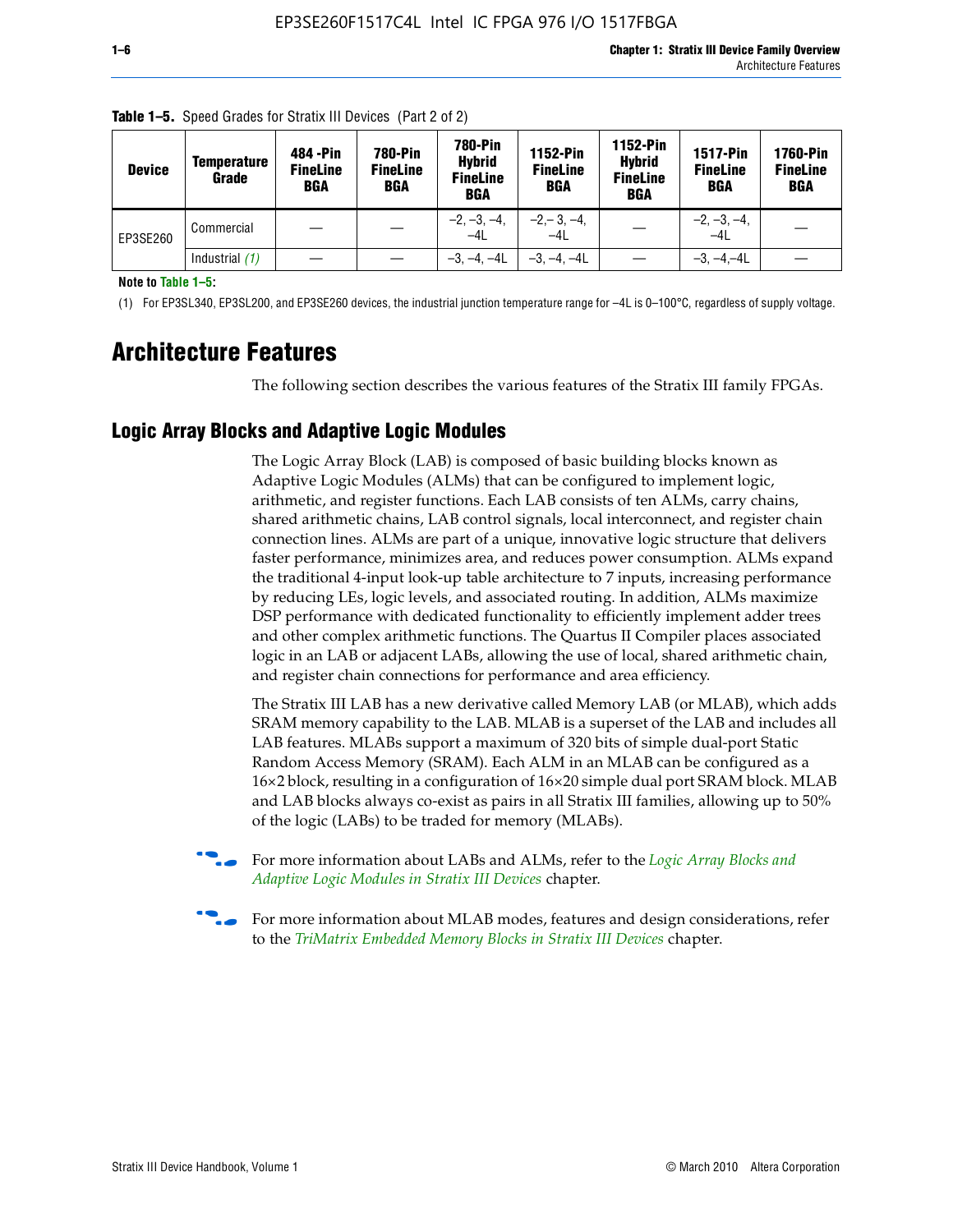#### **MultiTrack Interconnect**

In the Stratix III architecture, connections between ALMs, TriMatrix memory, DSP blocks, and device I/O pins are provided by the MultiTrack interconnect structure with DirectDrive technology. The MultiTrack interconnect consists of continuous, performance-optimized row and column interconnects that span fixed distances. A routing structure with fixed length resources for all devices allows predictable and repeatable performance when migrating through different device densities. The MultiTrack interconnect provides 1-hop connection to 34 adjacent LABs, 2-hop connections to 96 adjacent LABs and 3-hop connections to 160 adjacent LABs.

DirectDrive technology is a deterministic routing technology that ensures identical routing resource usage for any function regardless of placement in the device. The MultiTrack interconnect and DirectDrive technology simplify the integration stage of block-based designing by eliminating the reoptimization cycles that typically follow design changes and additions. The Quartus II Compiler also automatically places critical design paths on faster interconnects to improve design performance.

#### f For more information, refer to the *[MultiTrack Interconnect in Stratix III Devices](http://www.altera.com/literature/hb/stx3/stx3_siii51003.pdf)* chapter.

#### **TriMatrix Embedded Memory Blocks**

TriMatrix embedded memory blocks provide three different sizes of embedded SRAM to efficiently address the needs of Stratix III FPGA designs. TriMatrix memory includes the following blocks:

- 320-bit MLAB blocks optimized to implement filter delay lines, small FIFO buffers, and shift registers
- 9-Kbit M9K blocks that can be used for general purpose memory applications
- 144-Kbit M144K blocks that are ideal for processor code storage, packet and video frame buffering

Each embedded memory block can be independently configured to be a single- or dual-port RAM, ROM, or shift register via the Quartus II MegaWizard™ Plug-In Manager. Multiple blocks of the same type can also be stitched together to produce larger memories with minimal timing penalty. TriMatrix memory provides up to 16,272 Kbits of embedded SRAM at up to 600 MHz operation.

For more information about TriMatrix memory blocks, modes, features, and design considerations, refer to the *[TriMatrix Embedded Memory Blocks in Stratix III Devices](http://www.altera.com/literature/hb/stx3/stx3_siii51004.pdf)* chapter.

#### **DSP Blocks**

Stratix III devices have dedicated high-performance digital signal processing (DSP) blocks optimized for DSP applications requiring high data throughput. Stratix III devices provide you with the ability to implement various high-performance DSP functions easily. Complex systems such as WiMAX, 3GPP WCDMA, CDMA2000, voice over Internet Protocol (VoIP), H.264 video compression, and high-definition television (HDTV) require high-performance DSP blocks to process data. These system designs typically use DSP blocks to implement finite impulse response (FIR) filters, complex FIR filters, infinite impulse response (IIR) filters, fast Fourier transform (FFT) functions, and discrete cosine transform (DCT) functions.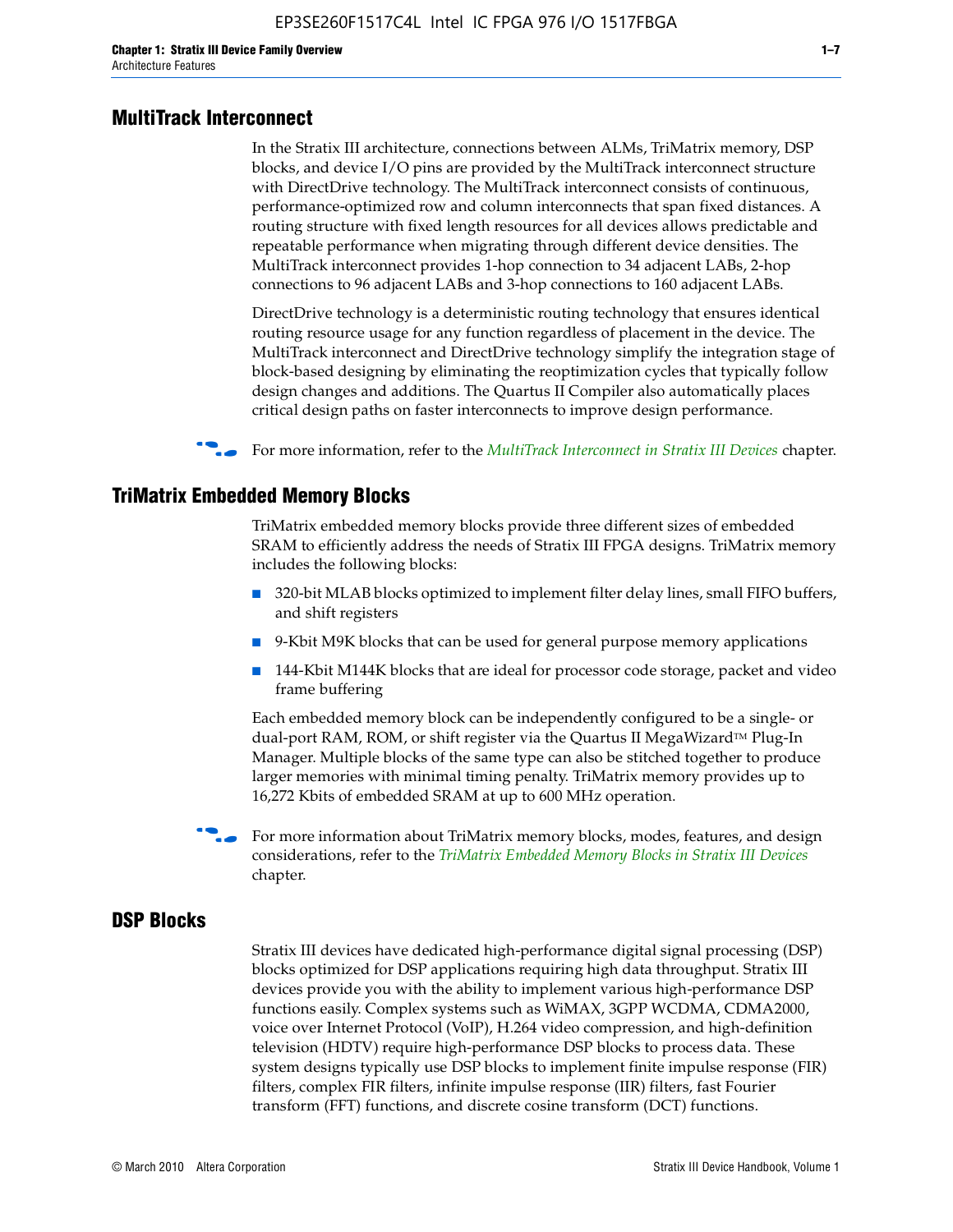Stratix III devices have up to 112 DSP blocks. The architectural highlights of the Stratix III DSP block are the following:

- High-performance, power optimized, fully pipelined multiplication operations
- Native support for 9-bit, 12-bit, 18-bit, and 36-bit word lengths
- Native support for 18-bit complex multiplications
- Efficient support for floating point arithmetic formats (24-bit for Single Precision and 53-bit for Double Precision)
- Signed and unsigned input support
- Built-in addition, subtraction, and accumulation units to efficiently combine multiplication results
- Cascading 18-bit input bus to form tap-delay lines
- Cascading 44-bit output bus to propagate output results from one block to the next block
- Rich and flexible arithmetic rounding and saturation units
- Efficient barrel shifter support
- Loopback capability to support adaptive filtering

DSP block multipliers can optionally feed an adder/subtractor or accumulator in the block depending on user configuration. This option saves ALM routing resources and increases performance, because all connections and blocks are inside the DSP block. Additionally, the DSP Block input registers can efficiently implement shift registers for FIR filter applications, and the Stratix III DSP blocks support rounding and saturation. The Quartus II software includes megafunctions that control the mode of operation of the DSP blocks based on user parameter settings.

f For more information, refer to the *[DSP Blocks in Stratix III Devices](http://www.altera.com/literature/hb/stx3/stx3_siii51005.pdf)* chapter.

#### **Clock Networks and PLLs**

Stratix III devices provide dedicated Global Clock Networks (GCLKs), Regional Clock Networks (RCLKs), and Periphery Clock Networks (PCLKs). These clocks are organized into a hierarchical clock structure that provides up to 104 unique clock domains (16 GCLK + 88 RCLK) within the Stratix III device and allows for up to 38 (16 GCLK + 22 RCLK) unique GCLK/RCLK clock sources per device quadrant.

Stratix III devices deliver abundant PLL resources with up to 12 PLLs per device and up to 10 outputs per PLL. Every output can be independently programmed, creating a unique, customizable clock frequency. Inherent jitter filtration and fine granularity control over multiply, divide ratios, and dynamic phase-shift reconfiguration provide the high-performance precision required in today's high-speed applications. Stratix III PLLs are feature rich, supporting advanced capabilities such as clock switchover, reconfigurable phase shift, PLL reconfiguration, and reconfigurable bandwidth. PLLs can be used for general-purpose clock management supporting multiplication, phase shifting, and programmable duty cycle. Stratix III PLLs also support external feedback mode, spread-spectrum input clock tracking, and post-scale counter cascading.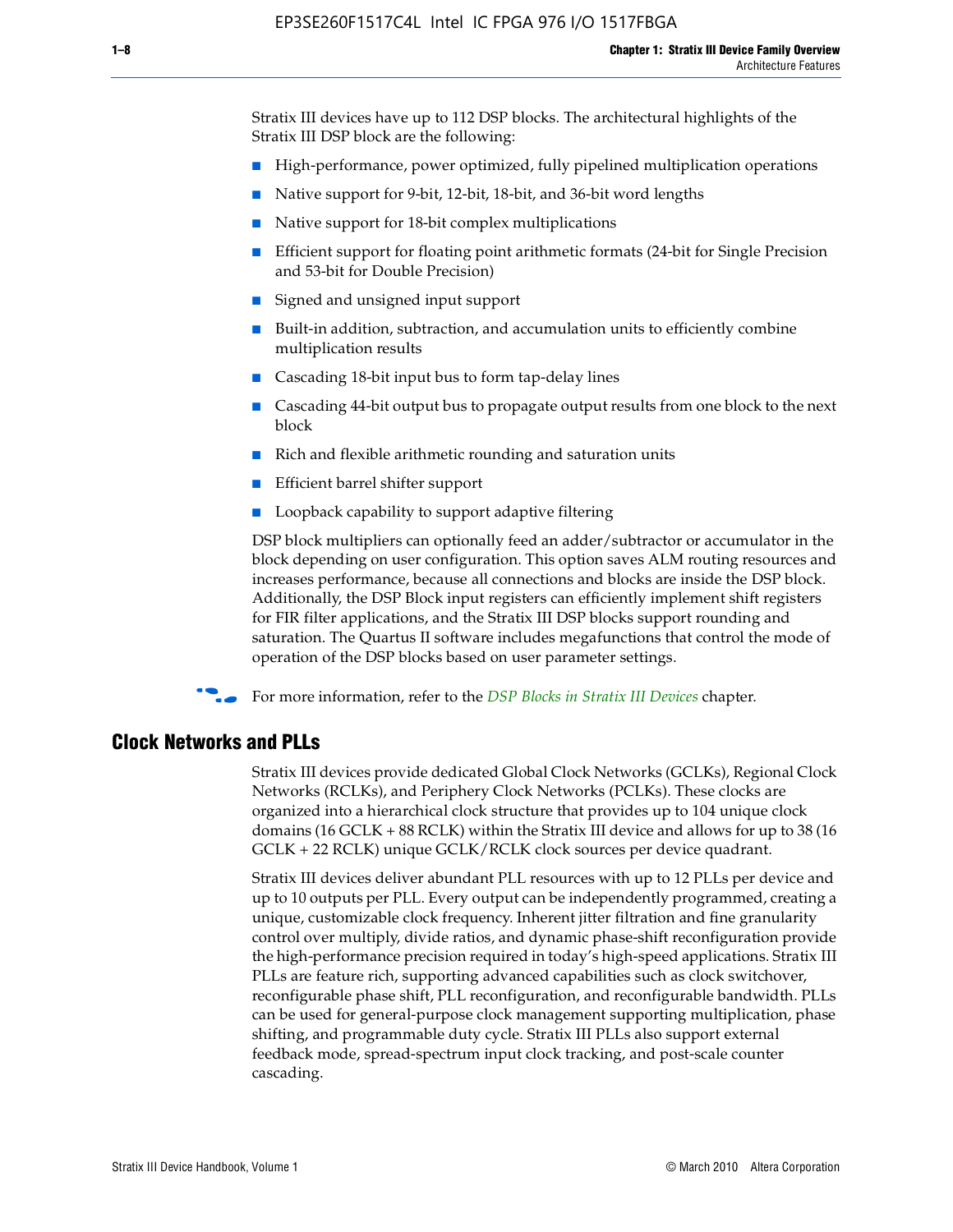f For more information, refer to the *[Clock Networks and PLLs in Stratix III Devices](http://www.altera.com/literature/hb/stx3/stx3_siii51006.pdf)* chapter.

### **I/O Banks and I/O Structure**

Stratix III devices contain up to 24 modular I/O banks, each of which contains 24, 32, 36, 40, or 48 I/Os. This modular bank structure improves pin efficiency and eases device migration. The I/O banks contain circuitry to support external memory interfaces at speeds up to 533 MHz and high-speed differential I/O interfaces meeting up to 1.6 Gbps performance. It also supports high-speed differential inputs and outputs running at speeds up to 800 MHz.

Stratix III devices support a wide range of industry I/O standards, including single-ended, voltage referenced single-ended, and differential I/O standards. The Stratix III I/O supports programmable bus hold, programmable pull-up resistor, programmable slew rate, programmable drive strength, programmable output delay control, and open-drain output. Stratix III devices also support on-chip series  $(R<sub>s</sub>)$  and on-chip parallel  $(R_T)$  termination with auto calibration for single-ended I/O standards and on-chip differential termination  $(R_D)$  for LVDS I/O standards on Left/Right I/O banks. Dynamic OCT is also supported on bi-directional I/O pins in all I/O banks.

**For more information, refer to the** *[Stratix III Device I/O Features](http://www.altera.com/literature/hb/stx3/stx3_siii51007.pdf)* **chapter.** 

# **External Memory Interfaces**

The Stratix III I/O structure has been completely redesigned to provide flexibility and enable high-performance support for existing and emerging external memory standards such as DDR, DDR2, DDR3, QDR II, QDR II+, and RLDRAM II at frequencies of up to 533 MHz.

Packed with features such as dynamic on-chip termination, trace mismatch compensation, read/write leveling, half-rate registers, and 4-to 36-bit programmable DQ group widths, Stratix III I/Os supply the built-in functionality required for rapid and robust implementation of external memory interfaces. Double data-rate support is found on all sides of the Stratix III device. Stratix III devices provide an efficient architecture to quickly and easily fit wide external memory interfaces exactly where you want them.

A self-calibrating soft IP core (ALTMEMPHY), optimized to take advantage of the Stratix III device I/O, along with the Quartus II timing analysis tool (TimeQuest), provide the total solution for the highest reliable frequency of operation across process voltage and temperature.

f For more information about external memory interfaces, refer to the *[External Memory](http://www.altera.com/literature/hb/stx3/stx3_siii51008.pdf)  [Interfaces in Stratix III Devices](http://www.altera.com/literature/hb/stx3/stx3_siii51008.pdf)* chapter.

#### **High-Speed Differential I/O Interfaces with DPA**

Stratix III devices contain dedicated circuitry for supporting differential standards at speeds up to 1.6 Gbps. The high-speed differential I/O circuitry supports the following high-speed I/O interconnect standards and applications: Utopia IV, SPI-4.2, SFI-4, 10 Gigabit Ethernet XSBI, Rapid I/O, and NPSI. Stratix III devices support 2×, 4×, 6×, 7×, 8×, and 10× SERDES modes for high-speed differential I/O interfaces and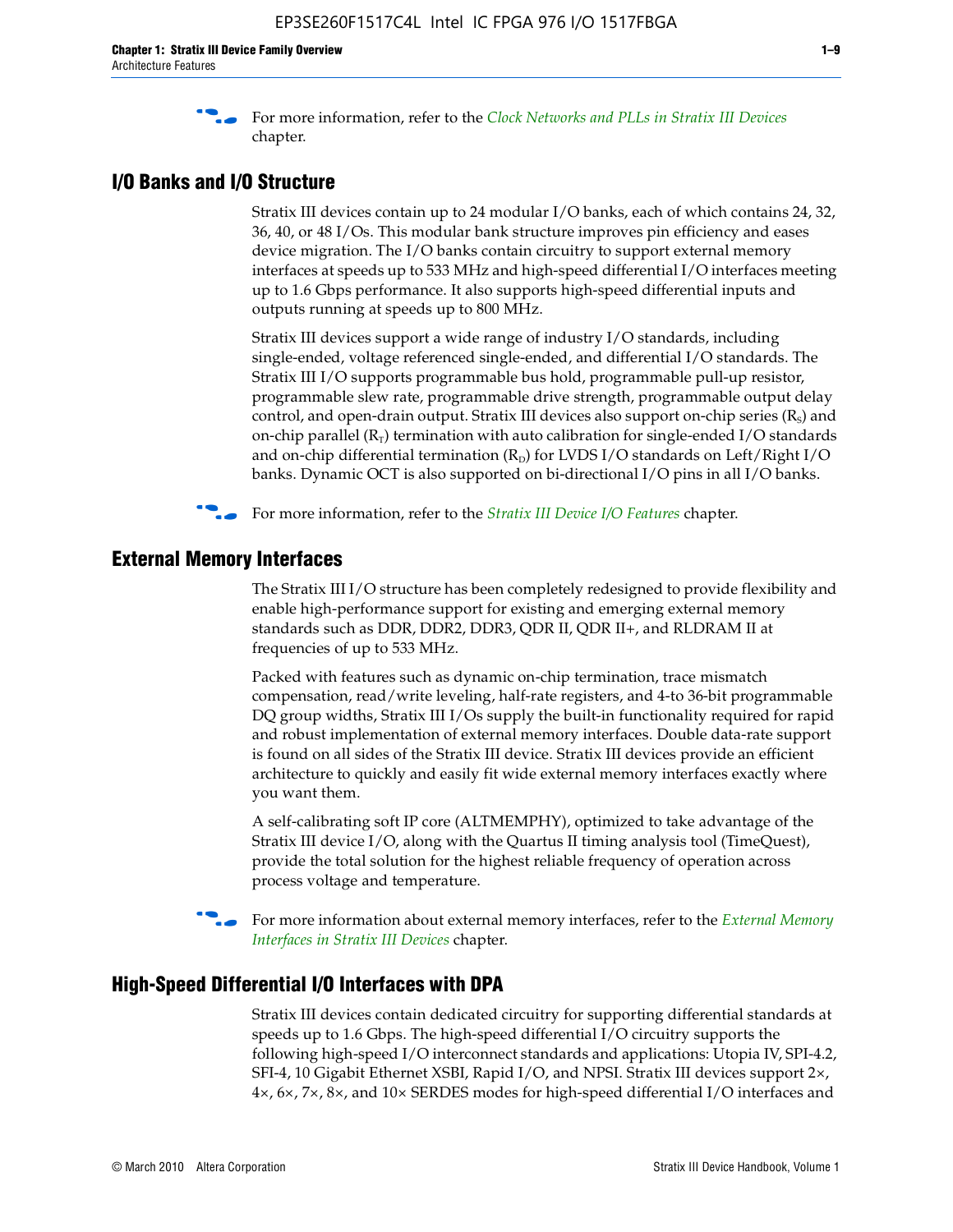4×, 6×, 7×, 8×, and 10× SERDES modes when using the dedicated DPA circuitry. DPA minimizes bit errors, simplifies PCB layout and timing management for high-speed data transfer, and eliminates channel-to-channel and channel-to-clock skew in high-speed data transmission systems. Soft CDR can also be implemented, enabling low-cost 1.6-Gbps clock embedded serial links.

Stratix III devices have the following dedicated circuitry for high-speed differential I/O support:

- Differential I/O buffer
- Transmitter serializer
- Receiver deserializer
- Data realignment
- Dynamic phase aligner (DPA)
- Soft CDR functionality
- Synchronizer (FIFO buffer)
- PLLs

**For more information, refer to the** *High Speed Differential I/O Interfaces with DPA in [Stratix III Devices](http://www.altera.com/literature/hb/stx3/stx3_siii51009.pdf)* chapter.

#### **Hot Socketing and Power-On Reset**

Stratix III devices are hot-socketing compliant. Hot socketing is also known as hot plug-in or hot swap, and power sequencing support without the use of any external devices. Robust on-chip hot-socketing and power-sequencing support ensures proper device operation independent of the power-up sequence. You can insert or remove a Stratix III board in a system during system operation without causing undesirable effects to the running system bus or the board that was inserted into the system.

The hot-socketing feature makes it easier to use Stratix III devices on PCBs that also contain a mixture of 3.3-V, 3.0-V, 2.5-V, 1.8-V, 1.5-V, and 1.2-V devices. With the Stratix III hot socketing feature, you do not need to ensure a specific power-up sequence for each device on the board.

f For more information, refer to the *[Hot Socketing and Power-On Reset in Stratix III](http://www.altera.com/literature/hb/stx3/stx3_siii51010.pdf)  [Device](http://www.altera.com/literature/hb/stx3/stx3_siii51010.pdf)s* chapter.

### **Configuration**

Stratix III devices are configured using one of the following four configuration schemes:

- Fast passive parallel (FPP)
- Fast active serial (AS)
- Passive serial (PS)
- Joint Test Action Group (JTAG)

All configuration schemes use either an external controller (for example, a  $MAX<sup>®</sup>$  II device or microprocessor), a configuration device, or a download cable.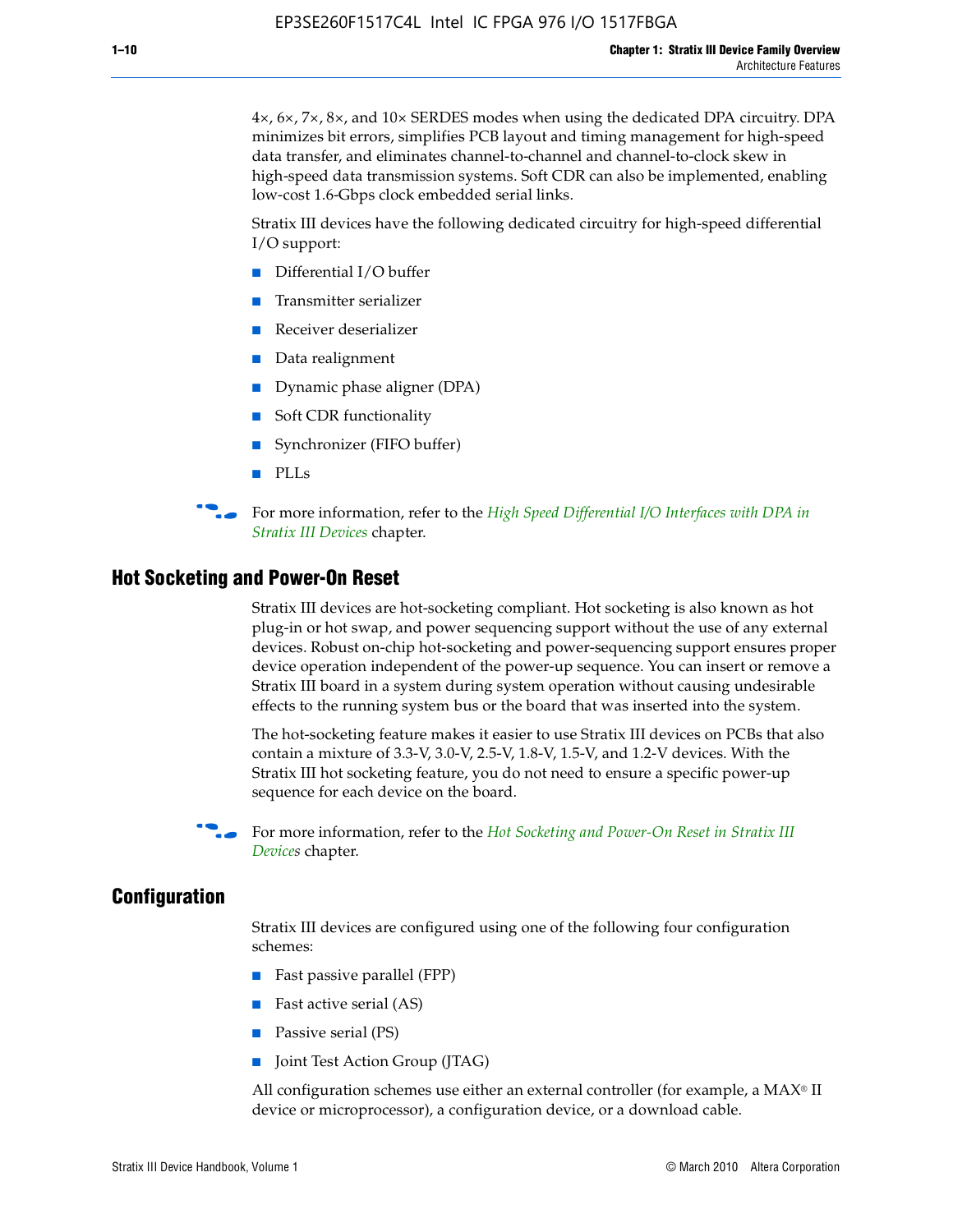Stratix III devices support configuration data decompression, which saves configuration memory space and time. This feature allows you to store compressed configuration data in configuration devices or other memory and transmit this compressed bitstream to Stratix III devices. During configuration, the Stratix III device decompresses the bitstream in real time and programs its SRAM cells.

Stratix III devices support decompression in the FPP when using a MAX II device/microprocessor plus flash, fast AS, and PS configuration schemes. The Stratix III decompression feature is not available in the FPP when using the enhanced configuration device and JTAG configuration schemes.

For more information, refer to the *[Configuring Stratix III Devices](http://www.altera.com/literature/hb/stx3/stx3_siii51011.pdf)* chapter.

# **Remote System Upgrades**

Stratix III devices feature remote system upgrade capability, allowing error-free deployment of system upgrades from a remote location securely and reliably. Soft logic (either the Nios embedded processor or user logic) implemented in a Stratix III device can download a new configuration image from a remote location, store it in configuration memory, and direct the dedicated remote system upgrade circuitry to initiate a reconfiguration cycle. The dedicated circuitry performs error detection during and after the configuration process, and can recover from an error condition by reverting back to a safe configuration image, and provides error status information. This dedicated remote system upgrade circuitry is unique to Stratix series FPGAs and helps to avoid system downtime.



**For more information, refer to the** *[Remote System Upgrades with Stratix III Devices](http://www.altera.com/literature/hb/stx3/stx3_siii51012.pdf)* chapter.

# **IEEE 1149.1 (JTAG) Boundary-Scan Testing**

Stratix III devices support the JTAG IEEE Std. 1149.1 specification. The Boundary-Scan Test (BST) architecture offers the capability to test pin connections without using physical test probes and capture functional data while a device is operating normally. Boundary-scan cells in the Stratix III device can force signals onto pins or capture data from pin or logic array signals. Forced test data is serially shifted into the boundary-scan cells. Captured data is serially shifted out and externally compared to expected results. In addition to BST, you can use the IEEE Std. 1149.1 controller for Stratix III device in-circuit reconfiguration (ICR).

For more information, refer to the *IEEE 1149.1 (JTAG) Boundary Scan Testing in [Stratix III Devices](http://www.altera.com/literature/hb/stx3/stx3_siii51013.pdf)* chapter.

# **Design Security**

Stratix III devices are high-density, high-performance FPGAs with support for 256-bit volatile and non-volatile security keys to protect designs against copying, reverse engineering, and tampering. Stratix III devices have the ability to decrypt a configuration bitstream using the Advanced Encryption Standard (AES) algorithm, an industry standard encryption algorithm that is FIPS-197 certified and requires a 256-bit security key.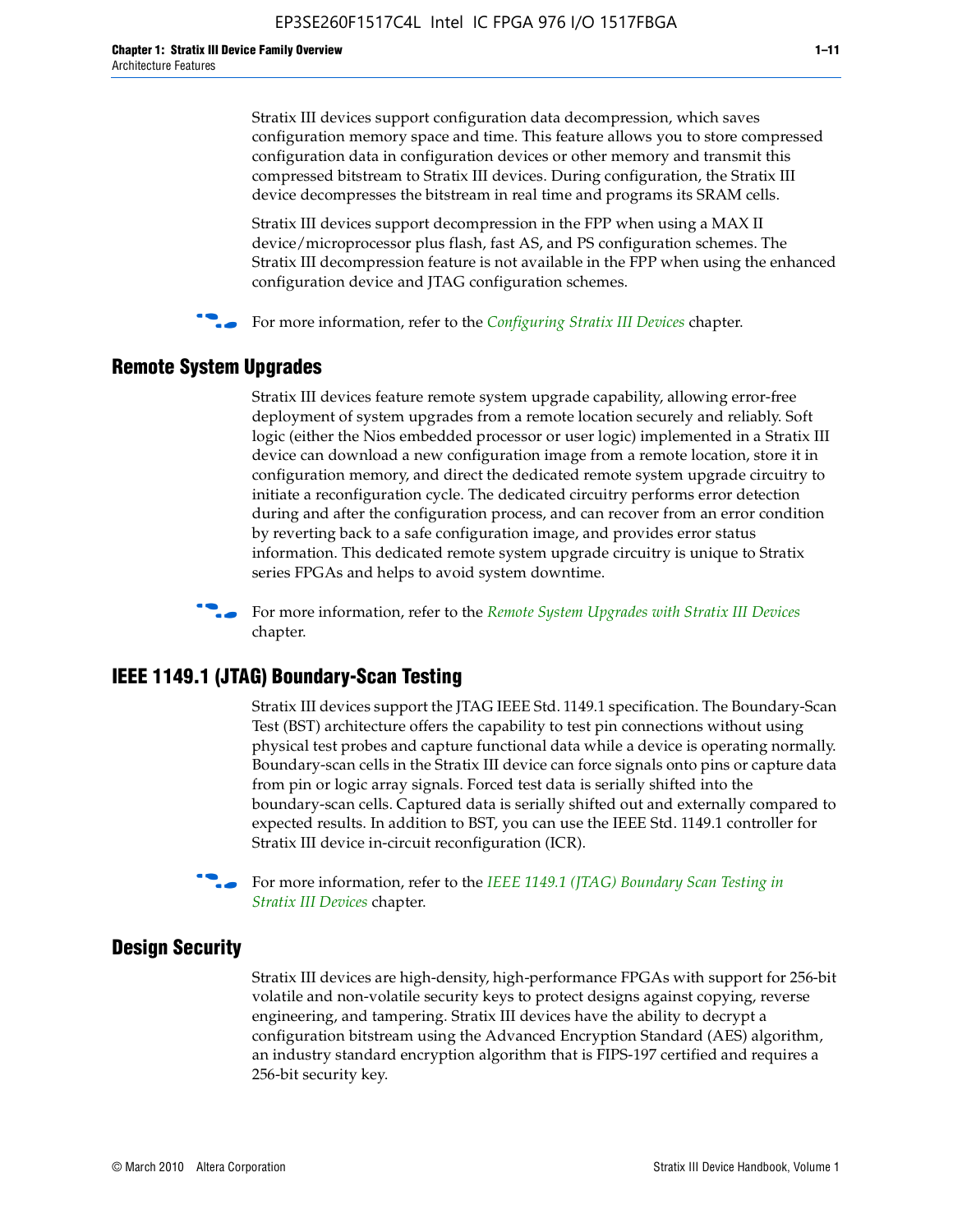The design security feature is available when configuring Stratix III FPGAs using the fast passive parallel (FPP) configuration mode with an external host (such as a MAX II device or microprocessor), or when using fast active serial (AS) or passive serial (PS) configuration schemes.

f For more information about the design security feature, refer to the *[Design Security in](http://www.altera.com/literature/hb/stx3/stx3_siii51014.pdf)  [Stratix III Devices](http://www.altera.com/literature/hb/stx3/stx3_siii51014.pdf)* chapter.

### **SEU Mitigation**

Stratix III devices have built-in error detection circuitry to detect data corruption due to soft errors in the configuration random-access memory (CRAM) cells. This feature allows all CRAM contents to be read and verified continuously during user mode operation to match a configuration-computed CRC value. The enhanced CRC circuit and frame-based configuration architecture allows detection and location of multiple, single, and adjacent bit errors which, in conjunction with a soft circuit supplied as a reference design, allows don't-care soft errors in the CRAM to be ignored during device operation. This provides a steep decrease in the effective soft error rate, increasing system reliability.

On-chip memory block SEU mitigation is also offered using the ninth bit and a configurable megafunction in the Quartus II software for MLAB and M9K blocks while the M144K memory blocks have built-in error correction code (ECC) circuitry.

For more information about the dedicated error detection circuitry, refer to the *SEU [Mitigation in Stratix III Devices](http://www.altera.com/literature/hb/stx3/stx3_siii51015.pdf)* chapter.

#### **Programmable Power**

Stratix III delivers Programmable Power, the only FPGA with user programmable power options balancing today's power and performance requirements. Stratix III devices utilize the most advanced power-saving techniques, including a variety of process, circuit, and architecture optimizations and innovations. In addition, user controllable power reduction techniques provide an optimal balance of performance and power reduction specific for each design configured into the Stratix III FPGA. The Quartus II software (starting from version 6.1) automatically optimizes designs to meet the performance goals while simultaneously leveraging the programmable power-saving options available in the Stratix III FPGA without the need for any changes to the design flow.

For more information about Programmable Power in Stratix III devices, refer to the following documents:

- *[Programmable Power and Temperature Sensing Diode in Stratix III Devices](http://www.altera.com/literature/hb/stx3/stx3_siii51016.pdf)* chapter
- *[AN 437: Power Optimization in Stratix III FPGAs](http://www.altera.com/literature/an/AN437.pdf)*
- *[Stratix III Programmable Power White Paper](http://www.altera.com/literature/wp/wp-01006.pdf)*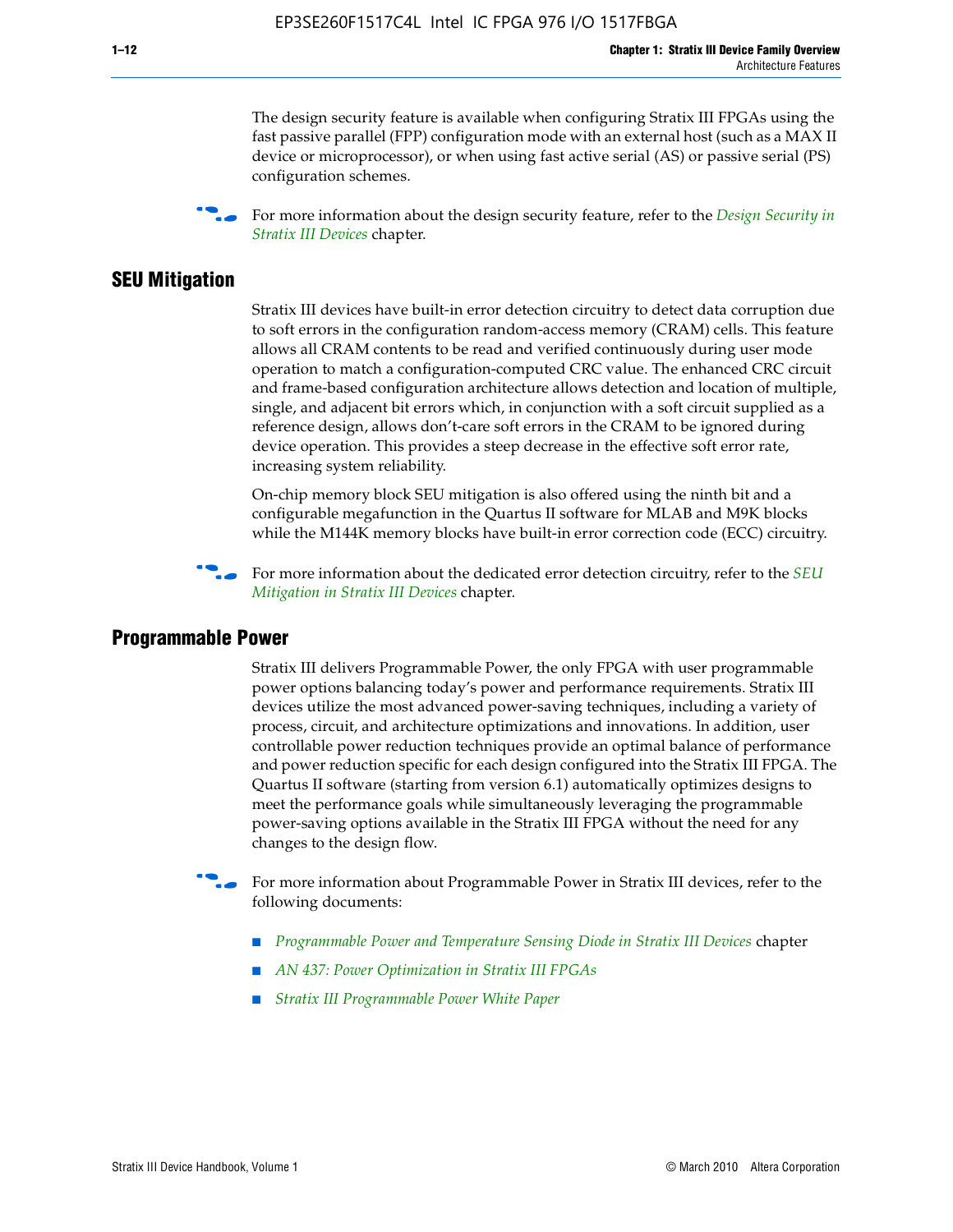# **Signal Integrity**

Stratix III devices simplify the challenge of signal integrity through a number of chip, package, and board level enhancements to enable efficient high-speed data transfer into and out of the device. These enhancements include:

- 8:1:1 user I/O/Gnd/V<sub>cc</sub> ratio to reduce the loop inductance in the package
- Dedicated power supply for each I/O bank, limit of I/Os is 24 to 48 I/Os per bank, to help limit simultaneous switching noise
- Programmable slew-rate support with up to four settings to match desired I/O standard, control noise, and overshoot
- Programmable output-current drive strength support with up to six settings to match desired I/O standard performance
- Programmable output-delay support to control rise/fall times and adjust duty cycle, compensate for skew, and reduce simultaneous switching outputs (SSO) noise
- Dynamic OCT with auto calibration support for series and parallel OCT and differential OCT support for LVDS I/O standard on the left/right banks
- For mor[e](http://www.altera.com/literature/hb/qts/quartusii_handbook.pdf) information about SI support in the Quartus II software, refer to the *[Quartus II Handbook](http://www.altera.com/literature/hb/qts/quartusii_handbook.pdf)*.

For more information about how to use the various configuration, PLL, external memory interfaces, I/O, high-speed differential I/O, power, and JTAG pins, refer to the *[Stratix III Device Family Pin Connection Guidelines](http://www.altera.com/literature/dp/stx3/PCG-01004.pdf)*.

# **Reference and Ordering Information**

The following section describes Stratix III device software support and ordering information.

# **Software Support**

Stratix III devices are supported by the Altera Quartus II design software, version 6.1 and later, which provides a comprehensive environment for system-on-a-programmable-chip (SOPC) design. The Quartus II software includes HDL and schematic design entry, compilation and logic synthesis, full simulation and advanced timing analysis, SignalTap® II logic analyzer, and device configuration.

**for more information about the [Quartus II](http://www.altera.com/literature/hb/qts/quartusii_handbook.pdf) software features, refer to the** *Quartus II* **<b>For all 2** *[Handbook](http://www.altera.com/literature/hb/qts/quartusii_handbook.pdf)*.

The Quartus II software supports a variety of operating systems. The specific operating system for the Quartus II software can be obtained from the Quartus II **Readme.txt** file or the *[Operating System Support](http://www.altera.com/support/software/os_support/oss-index.html)* section of the Altera website. It also supports seamless integration with industry-leading EDA tools through the NativeLink® interface.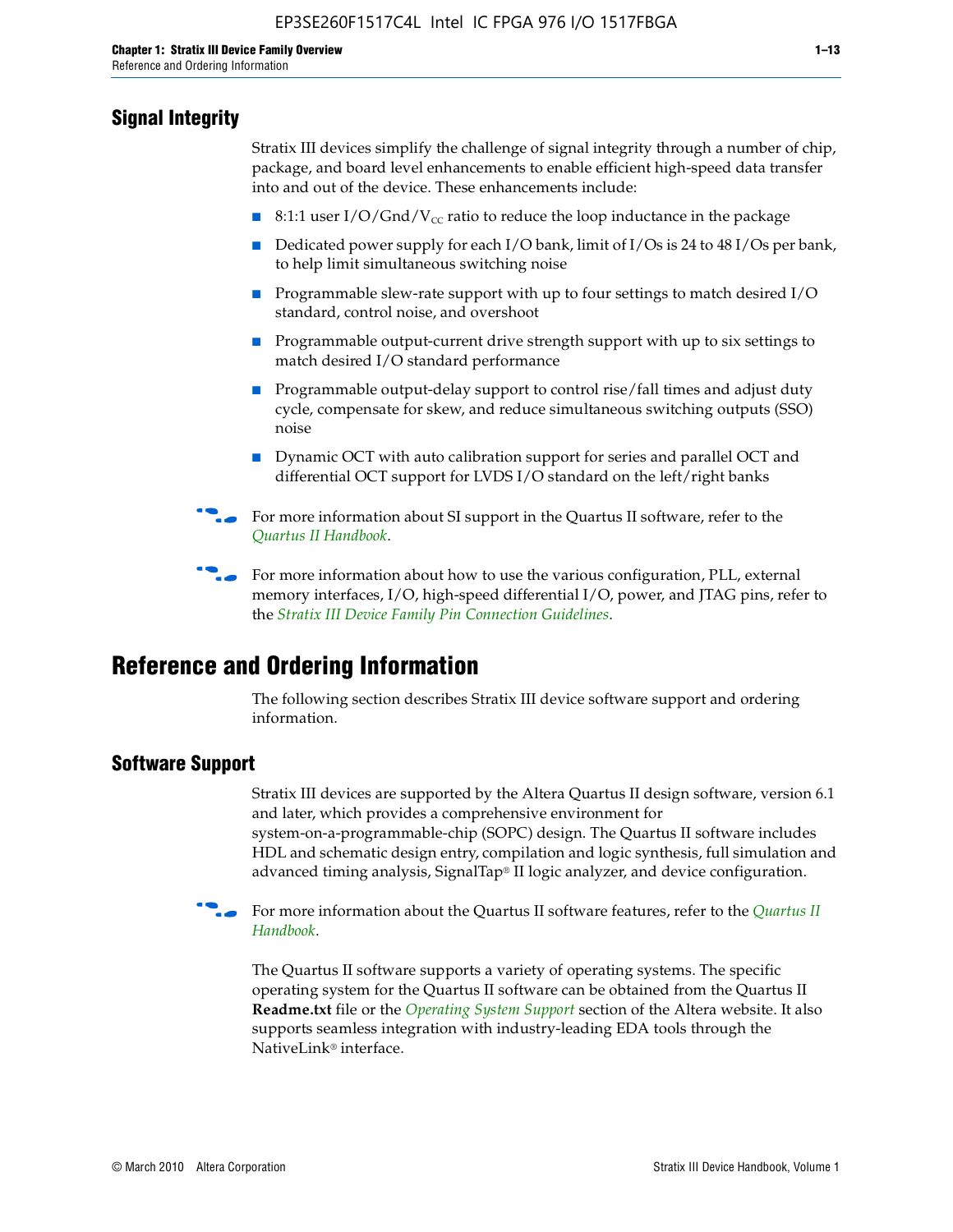# **Ordering Information**

Figure 1–1 shows the ordering codes for Stratix III devices.

For more information about a specific package, refer to the *Stratix III Device Package [Information](http://www.altera.com/literature/hb/stx3/stx3_siii51017.pdf)* chapter.





# **[C](http://www.altera.com/literature/hb/stx3/stx3_siii51012.pdf)hapter Revision History**

Table 1–6 lists the revision history for this chapter.

| <b>Table 1–6.</b> Chapter Revision History (Part 1 of 2) |  |  |  |  |  |
|----------------------------------------------------------|--|--|--|--|--|
|----------------------------------------------------------|--|--|--|--|--|

| <b>Date</b>       | <b>Version</b> | <b>Changes Made</b>                                          |  |
|-------------------|----------------|--------------------------------------------------------------|--|
|                   |                | Updated for the Quartus II software version 9.1 SP2 release: |  |
| <b>March 2010</b> | 1.8            | <b>u</b> Updated Table $1-2$ .                               |  |
|                   |                | ■ Updated "I/O Banks and I/O Structure" section.             |  |
| May 2009          | 1.7            | Updated "Software" and "Signal Integrity" sections.          |  |
|                   |                | Updated "Features" section.                                  |  |
| February 2009     | 1.6            | <b>u</b> Updated Table $1-1$ .                               |  |
|                   |                | Removed "Referenced Documents" section.                      |  |
|                   |                | ■ Updated "Features" section.                                |  |
| October 2008      | 1.5            | ■ Updated Table $1-1$ and Table $1-5$ .                      |  |
|                   |                | Updated New Document Format.                                 |  |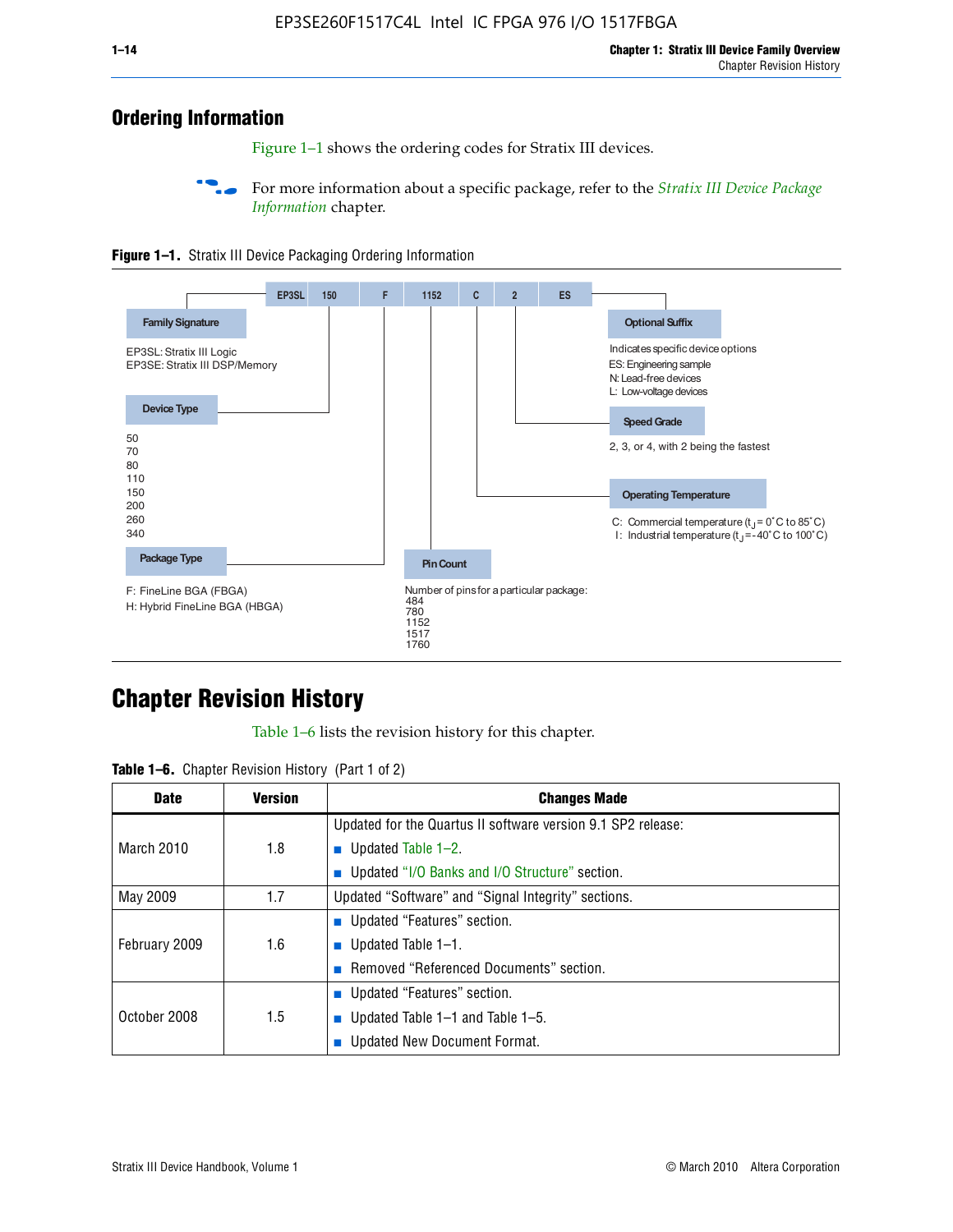| <b>Date</b>   | <b>Version</b> | <b>Changes Made</b>                                                                             |
|---------------|----------------|-------------------------------------------------------------------------------------------------|
|               |                | <b>Updated "Introduction".</b>                                                                  |
|               |                | $\blacksquare$ Updated Table 1-1.                                                               |
|               | 1.4            | ■ Updated Table $1-2$ .                                                                         |
| May 2008      |                | Added Table 1-5.<br><b>COL</b>                                                                  |
|               |                | ■ Updated "Reference and Ordering Information".                                                 |
|               |                | Updated package type information in Figure 1-1.                                                 |
| November 2007 | 1.3            | $\blacksquare$ Updated Table 1-1.                                                               |
|               |                | ■ Updated Table $1-2$ .                                                                         |
|               |                | $\blacksquare$ Minor typo fixes.                                                                |
| October 2007  | 1.2            | Added Table 1-4.<br><b>COL</b>                                                                  |
|               |                | Added section "Referenced Documents".                                                           |
|               |                | Added live links for references.                                                                |
| May 2007      | 1.1            | Minor formatting changes, fixed PLL numbers and ALM, LE and MLAB bit counts in<br>Table $1-1$ . |
| November 2006 | 1.0            | Initial Release.                                                                                |